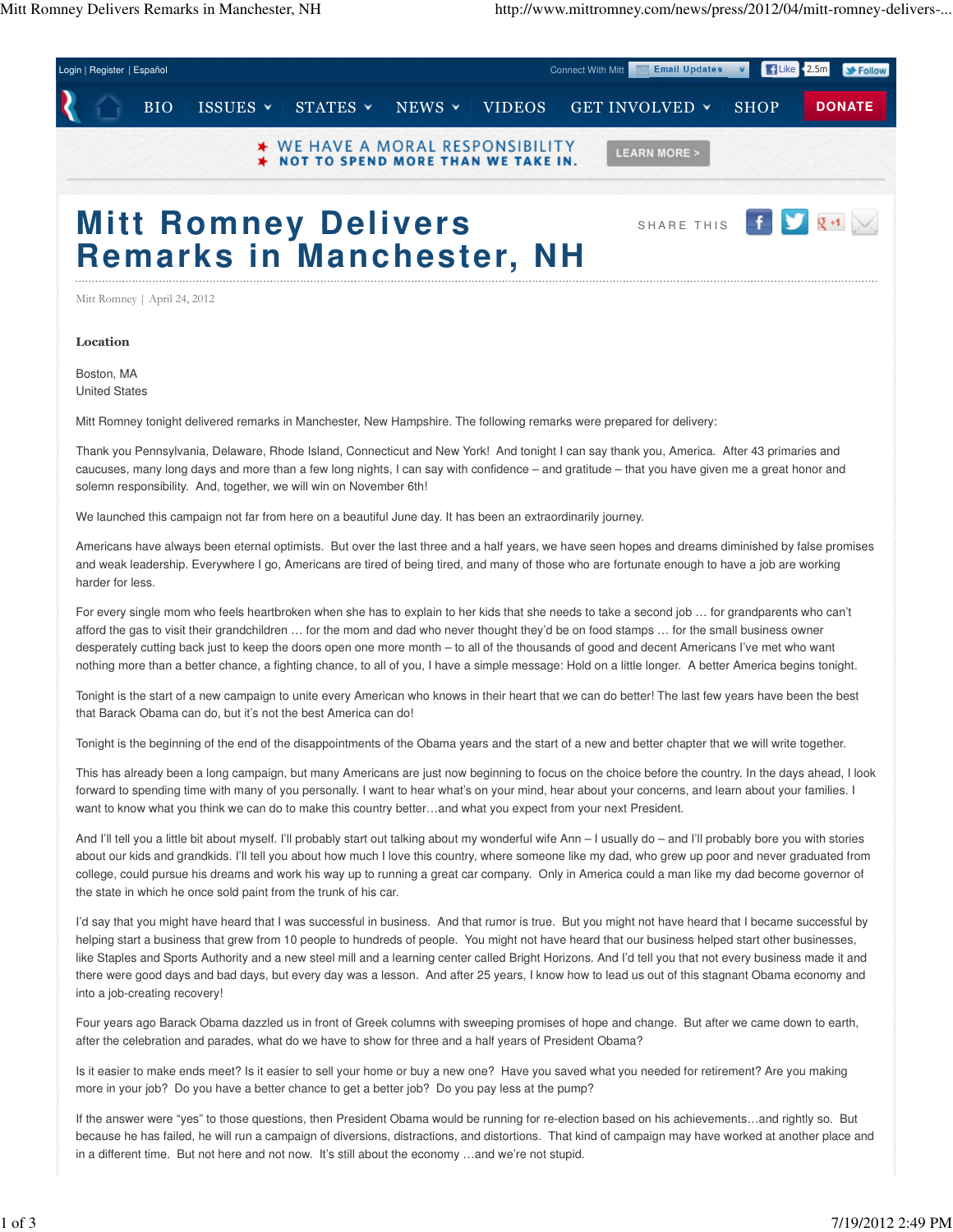People are hurting in America. And we know that something is wrong, terribly wrong with the direction of the country.

We know that this election is about the kind of America we will live in and the kind of America we will leave to future generations. When it comes to the character of America, President Obama and I have very different visions.

Government is at the center of his vision. It dispenses the benefits, borrows what it cannot take, and consumes a greater and greater share of the economy. With Obamacare fully installed, government will come to control half the economy, and we will have effectively ceased to be a free enterprise society.

This President is putting us on a path where our lives will be ruled by bureaucrats and boards, commissions and czars. He's asking us to accept that Washington knows best – and can provide all.

We've already seen where this path leads. It erodes freedom. It deadens the entrepreneurial spirit. And it hurts the very people it's supposed to help. Those who promise to spread the wealth around only ever succeed in spreading poverty. Other nations have chosen that path. It leads to chronic high unemployment, crushing debt, and stagnant wages.

I have a very different vision for America, and of our future. It is an America driven by freedom, where free people, pursuing happiness in their own unique ways, create free enterprises that employ more and more Americans. Because there are so many enterprises that are succeeding, the competition for hard-working, educated and skilled employees is intense, and so wages and salaries rise.

I see an America with a growing middle class, with rising standards of living. I see children even more successful than their parents - some successful even beyond their wildest dreams – and others congratulating them for their achievement, not attacking them for it.

This America is fundamentally fair. We will stop the unfairness of urban children being denied access to the good schools of their choice; we will stop the unfairness of politicians giving taxpayer money to their friends' businesses; we will stop the unfairness of requiring union workers to contribute to politicians not of their choosing; we will stop the unfairness of government workers getting better pay and benefits than the taxpayers they serve; and we will stop the unfairness of one generation passing larger and larger debts on to the next.

In the America I see, character and choices matter. And education, hard work, and living within our means are valued and rewarded. And poverty will be defeated, not with a government check, but with respect and achievement that is taught by parents, learned in school, and practiced in the workplace.

This is the America that was won for us by the nation's Founders, and earned for us by the Greatest Generation. It is the America that has produced the most innovative, most productive, and the most powerful economy in the world.

As I look around at the millions of Americans without work, the graduates who can't get a job, the soldiers who return home to an unemployment line, it breaks my heart. This does not have to be. It is the result of failed leadership and of a faulty vision. We will restore the promise of America only if we restore the principles of freedom and opportunity that made America the greatest nation on earth.

Today, the hill before us is a little steep but we have always been a nation of big steppers. Many Americans have given up on this President but they haven't ever thought about giving up. Not on themselves. Not on each other. And not on America.

In the days ahead, join me in the next step toward that destination of November 6th, when across America we can give a sigh of relief and know that the Promise of America has been kept. The dreamers can dream a little bigger, the help wanted signs can be dusted off, and we can start again.

And this time we'll get it right. We'll stop the days of apologizing for success at home and never again apologize for America abroad.

There was a time – not so long ago – when each of us could walk a little taller and stand a little straighter because we had a gift that no one else in the world shared. We were Americans. That meant something different to each of us but it meant something special to all of us. We knew it without question. And so did the world.

Those days are coming back. That's our destiny.

We believe in America. We believe in ourselves. Our greatest days are still ahead. We are, after all, Americans!

God bless you, and God bless the United States of America.

###